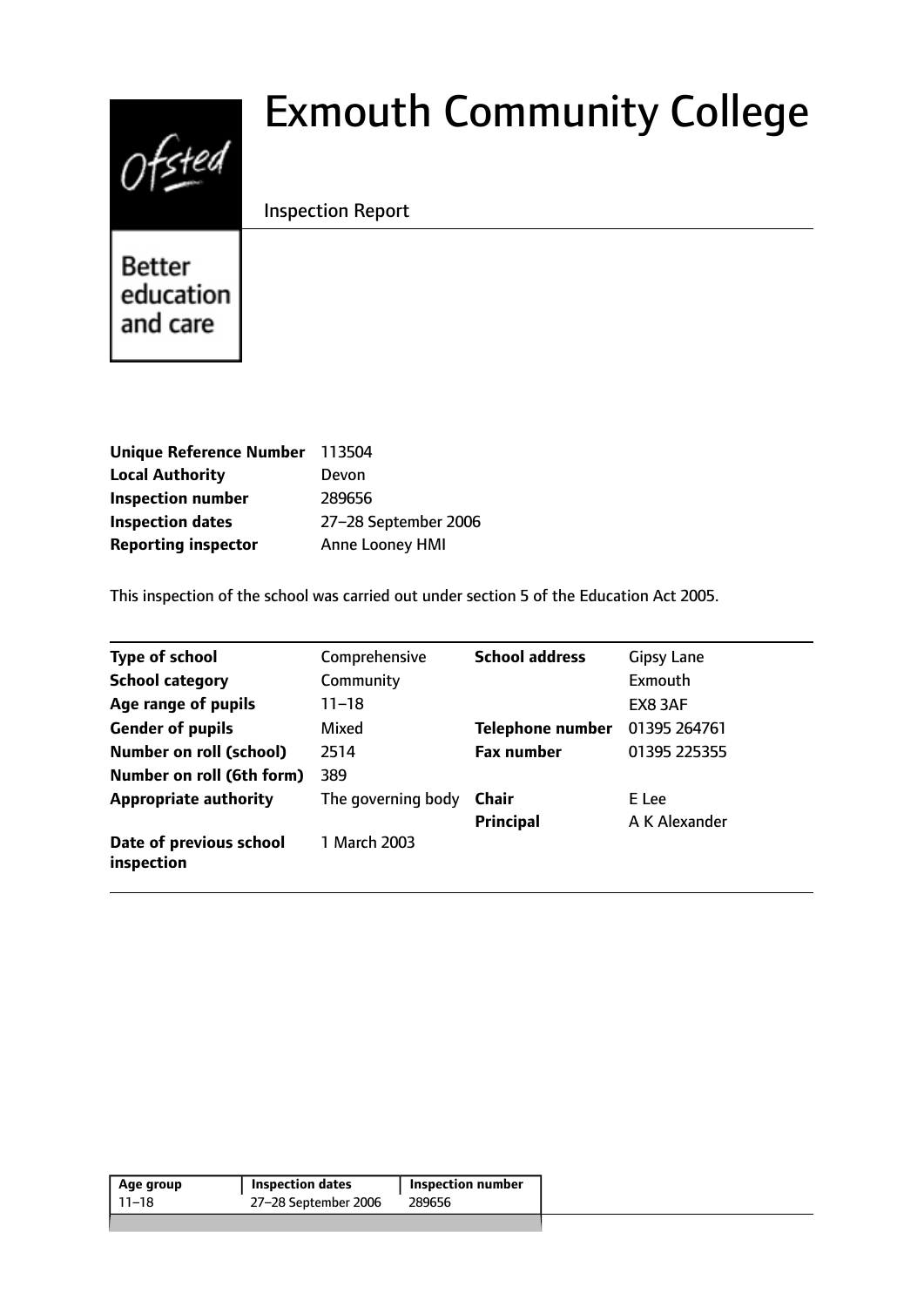© Crown copyright 2006

Website: www.ofsted.gov.uk

This document may be reproduced in whole or in part for non-commercial educational purposes, provided that the information quoted is reproduced without adaptation and the source and date of publication are stated.

Further copies of this report are obtainable from the school. Under the Education Act 2005, the school must provide a copy of this report free of charge to certain categories of people. A charge not exceeding the full cost of reproduction may be made for any other copies supplied.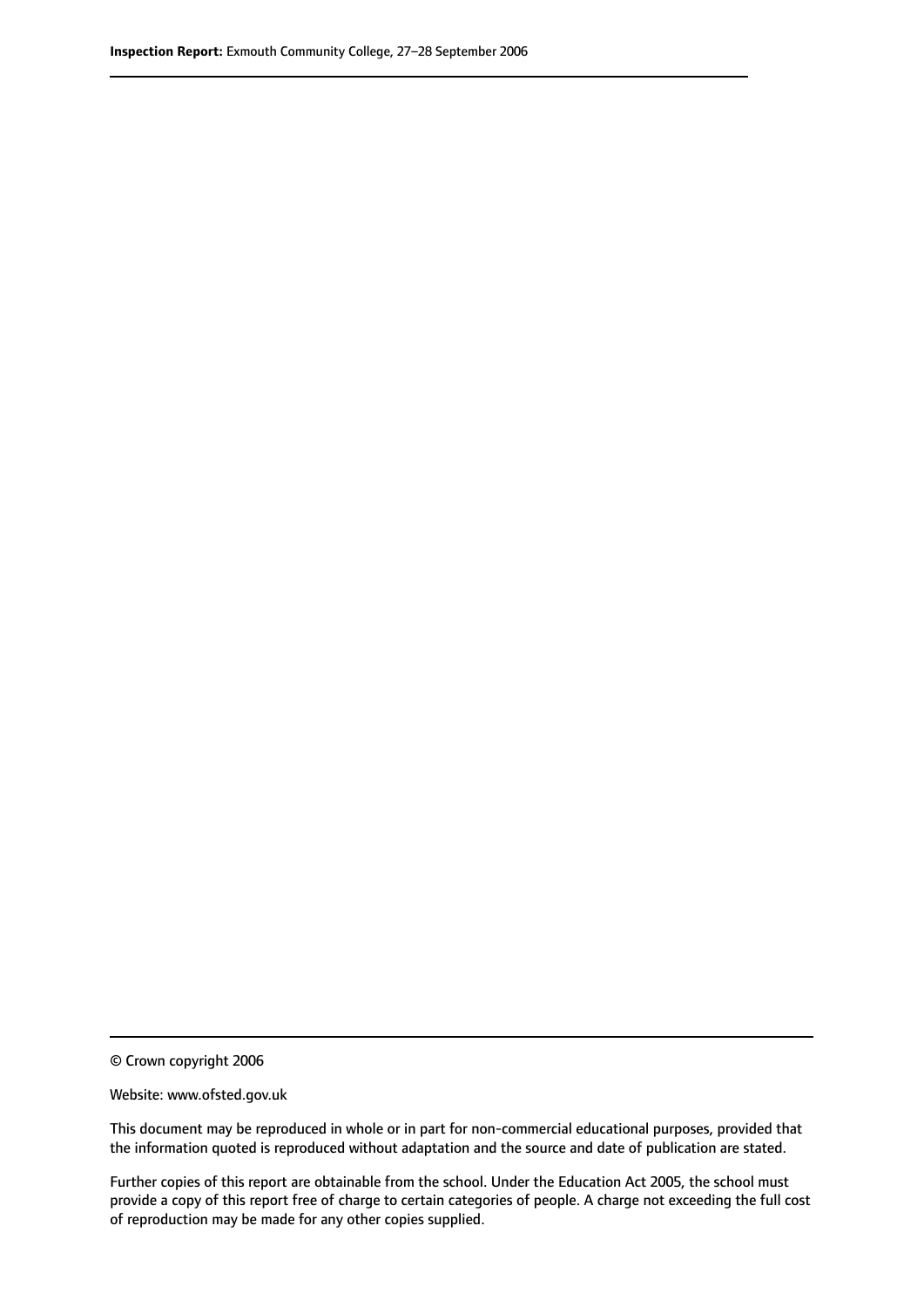# **Introduction**

The inspection was carried out by one of Her Majesty's Inspectors and four Additional Inspectors.

# **Description of the school**

Exmouth Community College is an extremely large split-site college and is the only secondary school in this expanding seaside town. A large percentage of learners stay on into the sixth form, which educates over 350 students. Over the last few years, new buildings and a bridge linking the two sites have improved the college environment considerably. Most of the students are from White British backgrounds and very few have English as an additional language. When they enter the college their attainment is broadly average. The college has had specialist school status in mathematics and computing for two years.

# **Key for inspection grades**

| Grade 1 | Outstanding  |
|---------|--------------|
| Grade 2 | Good         |
| Grade 3 | Satisfactory |
| Grade 4 | Inadequate   |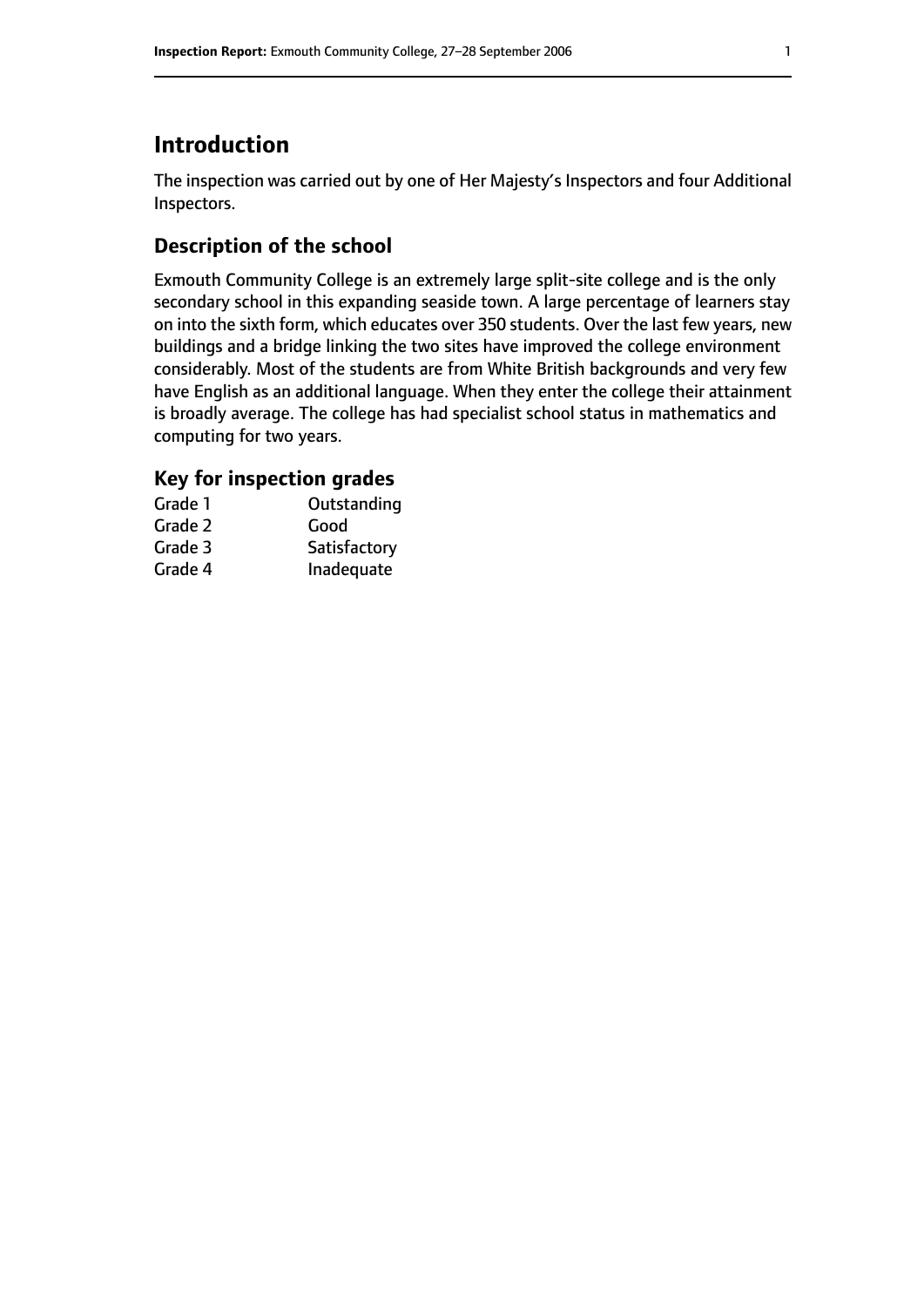# **Overall effectiveness of the school**

#### **Grade: 2**

The overall effectiveness of the college is good. Under the leadership of the principal and supported by a well-informed governing body and a committed senior leadership team, the college has made great strides over the last four years. This view of improvement is endorsed by a large number of parents. One wrote: 'The principal has made the school so much better' and another reinforced that by stating that the 'school has developed a good positive atmosphere. The facilities are constantly being improved to allow students as well as teachers to produce better results.'

The development of a culture in which expectations of behaviour and attitudes have been raised has laid the foundations for the improvement in achievement. There has been a marked improvement in behaviour so that there are now fewer permanent exclusions. Attendance has improved so that it is now above average and students' response to their learning is more positive. This is recognised particularly by students in Year 11 and above, who have seen the impact of the change in culture.

The changes to the environment have ensured a higher level of safety for the students as they move around this large site. Students respond well to the college's encouragement to lead a healthy lifestyle, and to help others through charity work. Their economic understanding is developed well through links with the town's business community.

There has been a significant increase in results over the last three years and students' progress, which was inadequate three years ago, is now good throughout the college. The college has monitored students' progress over those three years, intervening where necessary and going that extra mile to give the students the help, encouragement and support they need to be successful. Monitoring of progress has been linked closely to minimum target grades, which has, in the recent past, ensured satisfactory progress. The college has recently started to set more challenging targets. For those students who are due to sit GCSEs next year, targets are more challenging and progress throughout both key stages is now good.

Teaching and learning have improved and are now good. To make teaching better and more consistent, the college is aware of the priorities to further improve assessment and for sharper target setting when giving feedback to students. The leadership team has a secure picture of the quality of teaching. However, the involvement of middle managers in the monitoring and evaluation and subsequent development of subject teachers is inconsistent.

Central to the improvement in both attitudes and achievement is the college's commitment to inclusion. The outstanding breadth of curriculum it provides ensures that students of all ages, who might otherwise be disaffected, remain in full-time education. The college targets its finances well to support the promotion of an inclusive provision.

The college has exploited its specialist school status well, ensuring that the impact has extended beyond the two specialisms. In particular, the emphasis on improving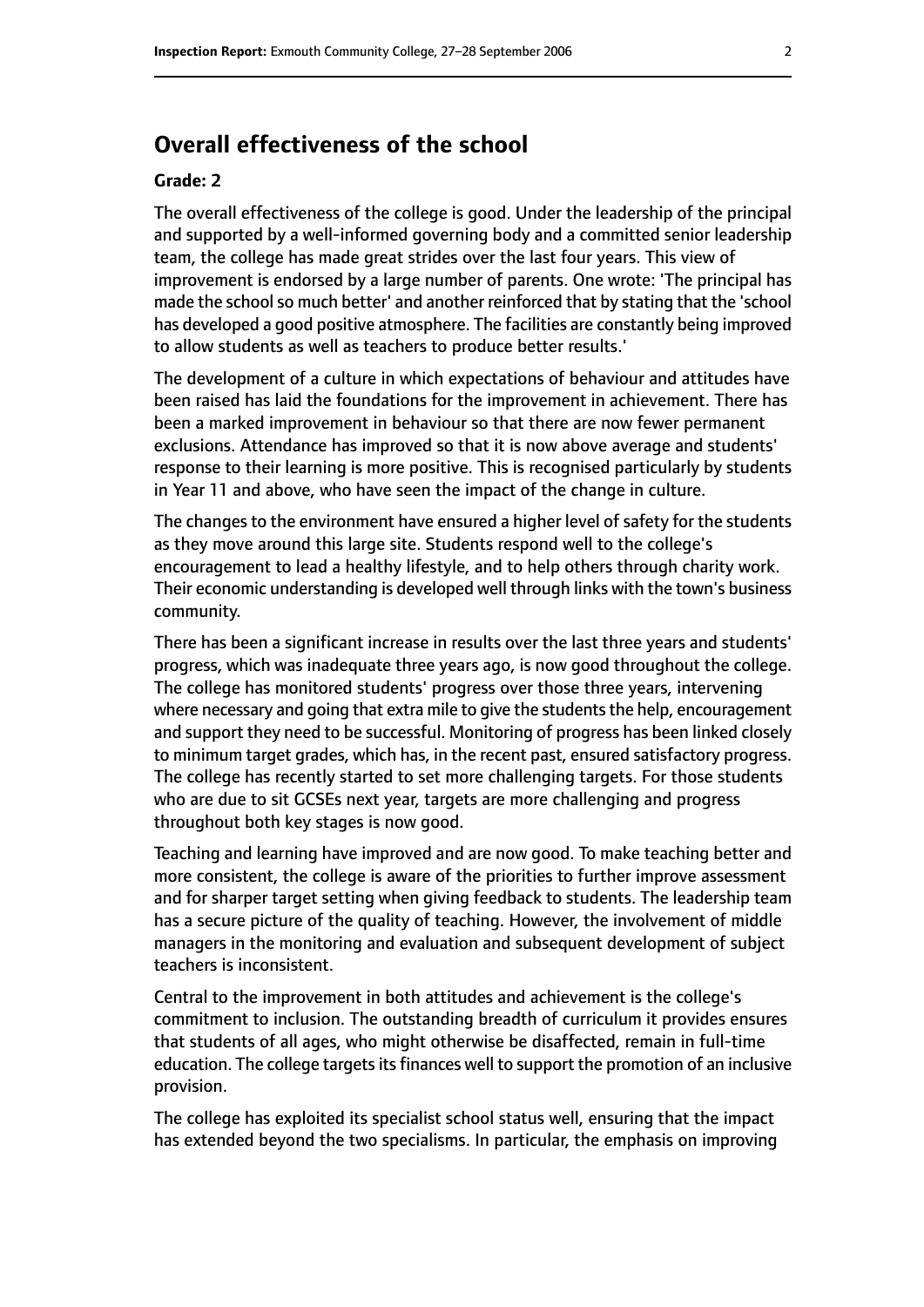the provision for information and communication technology (ICT) and developing the ICT skills of both students and teachers has led to a richer and more varied learning experience for students.

Based on a proven track record over the last few years and the accurate self- knowledge in the improvement plan, the college has demonstrated a good capacity for improvement.

#### **Effectiveness and efficiency of the sixth form**

#### **Grade: 2**

The overall effectiveness of the sixth form is equally good. Management and leadership have secured a breadth of curricular provision which, together with good teaching, has allowed all students to achieve well.

#### **What the school should do to improve further**

- Set consistently challenging targets for students to increase the rate of improvement.
- Ensure a consistent high quality of feedback on students' work.
- Iron out the inconsistencies in the way subject leaders monitor and improve the performance of their departments.

# **Achievement and standards**

#### **Grade: 2**

#### **Grade for sixth form: 2**

Studentsjoin the college having attained average results overall in their Year 6 national tests. During Years 7 to Year 9 they make good progress, so much so that when they take their tests at the end of Year 9, they achieve above- average standards. These above-average standards are now being reached by the current Year 11 as the benefits of improved teaching and learning are being seen in their examinations and college assessments and as their progress is more closely monitored by senior leadership. As a result, students now make good progress throughout the college. Results have risen significantly over the last three years because the leadership of the college has maintained a relentless focus on improving the quality of teaching and learning. Older students told inspectors how much things have changed and they praised the expectations that their teachers have of them. One student told inspectors: 'This school has helped me achieve more than I ever thought I would.'

Standards reached in examinations in the sixth form are average, reflecting the broad range of ability of students who are enrolled. Students' progress on both academic and on other courses is equally good.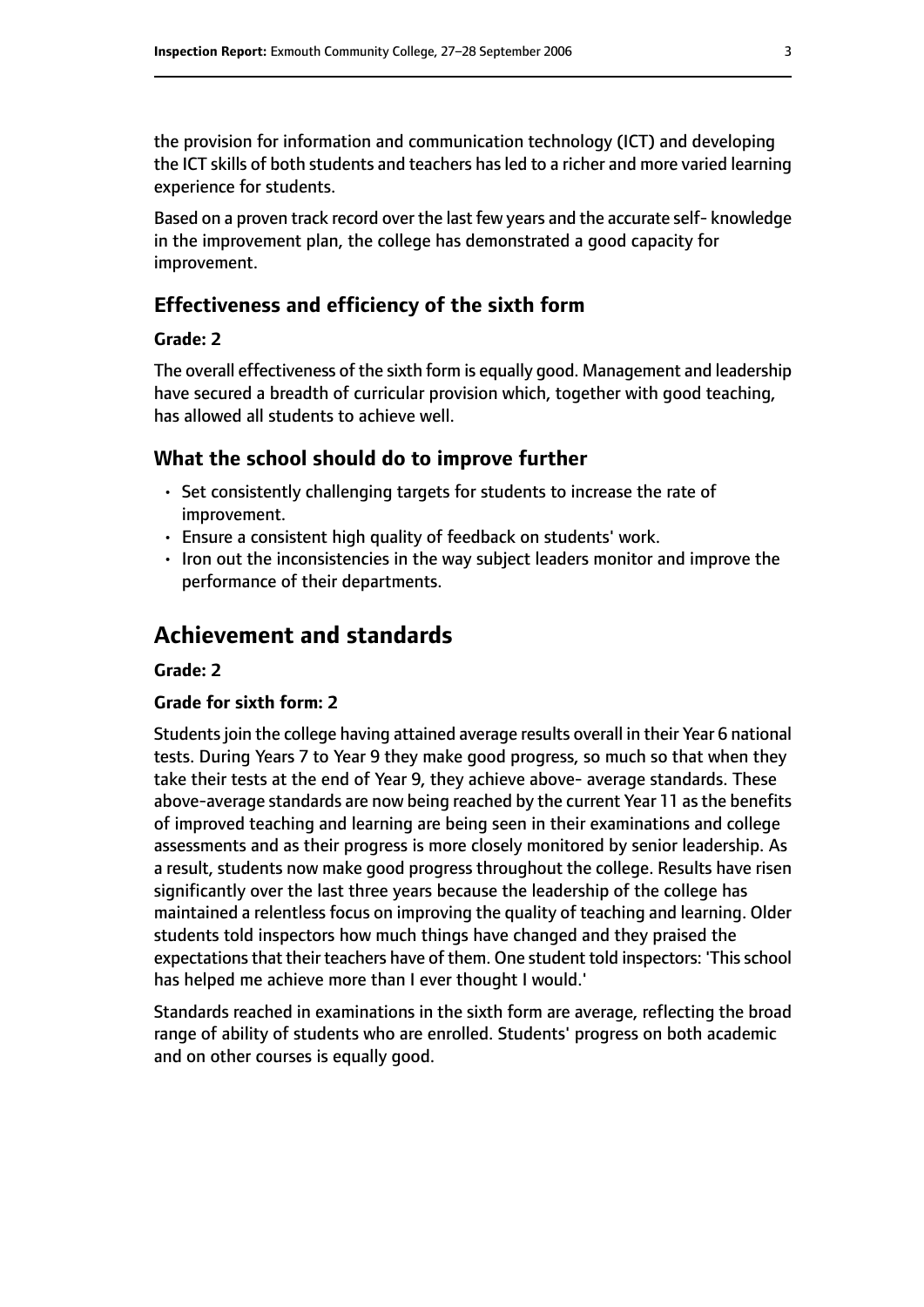# **Personal development and well-being**

#### **Grade: 2**

#### **Grade for sixth form: 2**

Students' personal development throughout the college is good. They speak very positively about their college. They feel safe and well cared for. Behaviour is good around the college and in lessons. Although there are a very large number of students, movement between lessons, between sites, and in the breaks is both orderly and calm. Attendance has improved considerably in the last two years. It is now above the national average. The exclusion rate is rapidly reducing.

Students' positive attitudes are reflected in their obvious enjoyment of their college experience and in the way they work in lessons. Relationships between peers and with teachers are strong. Bullying is rare and students are adamant that it is effectively dealt with. They appreciate the work of the on-site counsellors and youth workers.

Students' spiritual, moral, social and cultural development is good. They develop good spiritual and moral awareness through their personal, social and health education programme, in religious education, assemblies, tutorial time and through effective citizenship education. Students gain a good awareness of global, moral, cultural and social issues, in particular, through geography, music, art, drama and visiting speakers.

Social development is good. Students' participation in the exceptionally wide range of extra-curricular clubs and sports on offer is very high. They contribute well to fund-raising and charitable activities. The college council is very effective and has contributed to many of the recent college policies. Students appreciate, and take advantage of, the opportunity to share their ideas through the open forum on the intranet site.

Students are generally responding well to the college's exhortation to lead a healthy lifestyle. Sporting activities are popular and students are making good use of the new eating areas around the college, where the fare on offer has become healthier. There are still some students who remain to be convinced. As one student said: 'The food is almost too healthy!' All students effectively develop their business awareness and enterprise skills through work experience, industry days and Young Enterprise, and are well prepared for the world of work.

In the sixth form, the emphasis on the development of the whole person as someone who cares for others both in the college and wider communities is very clearly appreciated by students. Students are encouraged to be confident and proud of their achievements, and they are.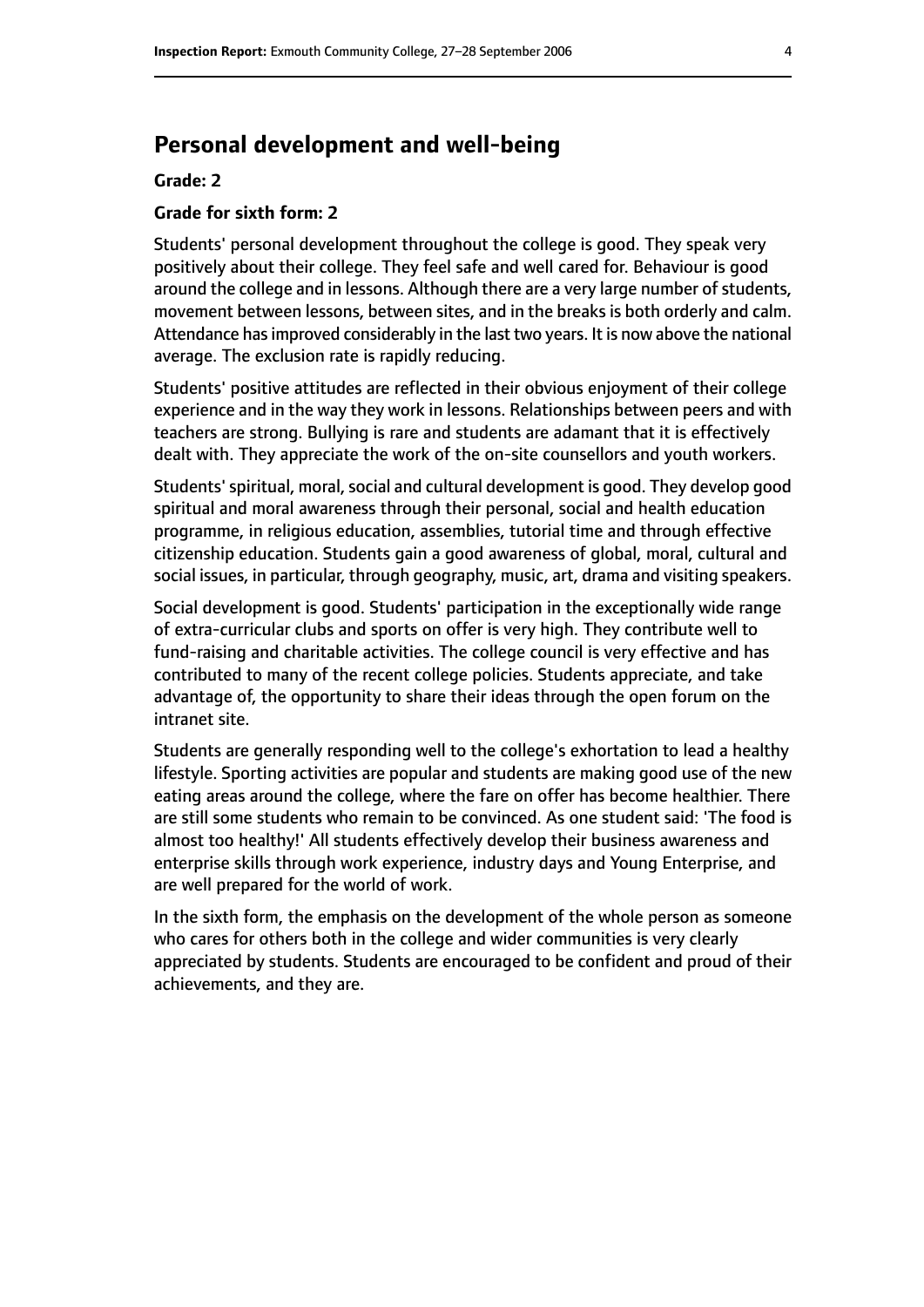# **Quality of provision**

#### **Teaching and learning**

#### **Grade: 2**

#### **Grade for sixth form: 2**

Teaching and learning are good across the college. Teachers are committed and hardworking, have responded well to the college's drive to improve teaching and learning, and are receptive to professional development. They have good subject knowledge and are skilled in preparing students for examinations. Lessons are well planned and meet the needs of the learners well. Teachers elicit co-operative responses from students, who behave well in class and concentrate on tasks. Effective use is made of ICT across the college to enhance learning. Most lessons offer a variety of activities but a few are too didactic, keeping students listening passively or writing too much. This approach is not popular with students, who told inspectors that they needed to be involved and challenged. Opportunities for students to learn independently are variable. Assessment is well integrated into lessons and teachers are generally accurate in their assessments of their students. Teachers are efficient at monitoring progress through assessment of students' work and they give students valuable extra coaching. They have started developing peer assessment and more diagnostic feedback to students but the effectiveness varies from subject to subject and sometimes within subjects.

Students in the sixth form are ably supported by teachers, who provide the challenges required for them to learn well.

#### **Curriculum and other activities**

#### **Grade: 1**

#### **Grade for sixth form: 1**

The college graded the curriculum to be good. The inspectors, however, judge it to be outstanding throughout the college. The college's creative approach to curriculum development, striving to enhance provision year on year, has produced an excellent array of courses to meet the needs of all students. Economies of scale allow the college to run an extensive programme and make use of courses at a local college of further education. There is an enhancement curriculum at Key Stage 3 and the programme for gifted and talented students is exciting, encouraging them to achieve their potential. In Year 10 the open- options system allows students to choose academic or vocational options alongside the core curriculum and provides clear pathways of progression onto post-16 courses, where the range of courses is equally outstanding. The alternative curriculum is exemplary, maintaining the interest and commitment of students who might otherwise become disaffected. The college is in tune with the needs of local employers through its business partnership and responds effectively to the skills needs in the local economy.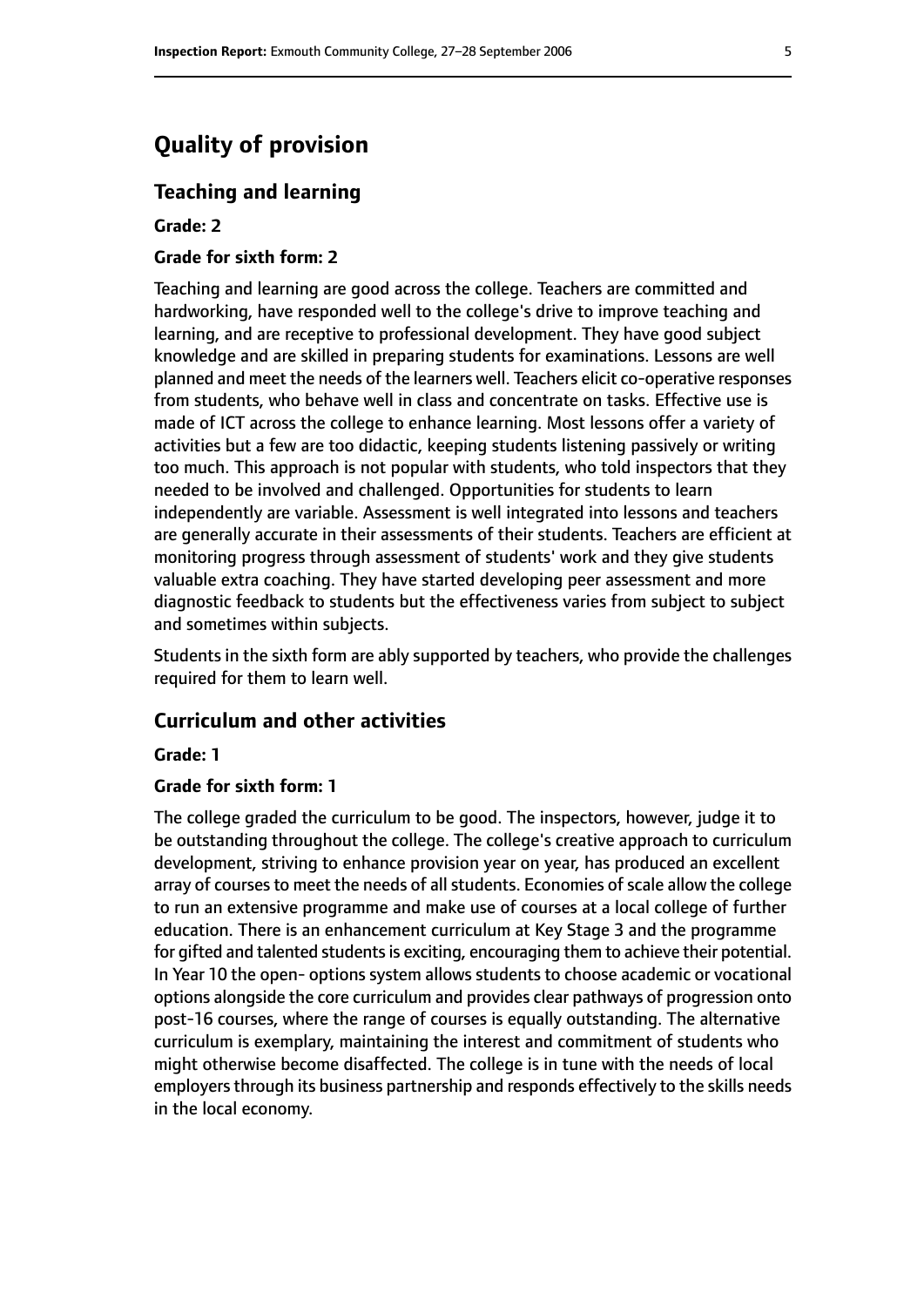#### **Care, guidance and support**

#### **Grade: 2**

#### **Grade for sixth form: 2**

The college cares for students of all ages well. The environment is safe and students are encouraged to be healthy. The college provides a very supportive environment, encouraging students to take extra sessions to help their learning. Teaching assistants, for example, provide additional help with difficult coursework. Students who may be more vulnerable than others are identified by the college, with very clear systems put in place to provide them with support and help when needed.

Students are given very good advice at key points in their college career about subject and career options. The high retention rate in the sixth form is proof of the effectiveness of that advice. The college guides the students' academic progress, setting them targets throughout their studies. These targets, however, have not always been rigorous enough to ensure students make the best possible progress. Students in the sixth form believe that the consistency of target setting across subjects could be improved.

### **Leadership and management**

**Grade: 2**

#### **Grade for sixth form: 2**

The leadership and management across the college are good. The principal's leadership is very strong and, with the support of an effective and knowledgeable governing body, he has set a clear direction for the college. The senior leadership team has worked well with all staff to establish a common purpose: the improvement of teaching and learning and better achievement for all students. The college's approach to inclusion is strong, as can be seen in the breadth of its provision and the fact that all learners achieve equally well.

There are clear links between the senior leaders and subject departments and examples of considerable improvements being brought about by close collaborative work. This best practice is not, however, being shared as well as it might be across the college.

The college has good systems in place to monitor the progress of the students against their target grades and levels. This has led to increasingly well-timed identification of underachievers. College targets for the present Year 11 are more ambitious and challenge them to aim higher.

The senior leadership team has monitored the teaching and learning in subject areas and has a secure and accurate picture of the strengths and weaknesses. This has been formally and effectively completed through the performance management process and teachers whose performance is not consistently satisfactory are supported to improve. Observations carried out outside this process lack a clear focus and, as a result, development opportunities are lost. Not all heads of subjects play a sufficiently active role in monitoring the teaching of their departments.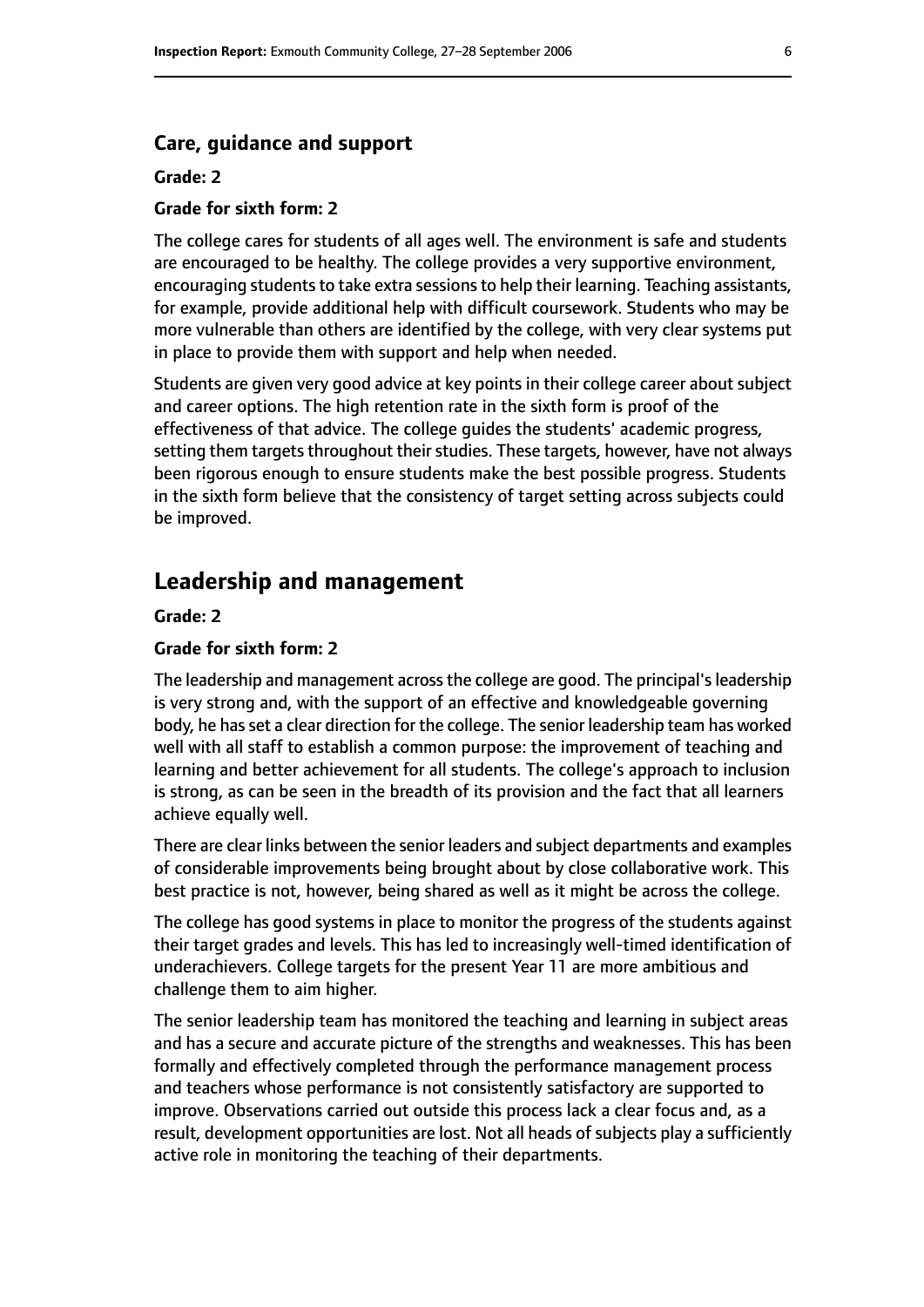Communications across this enormous site are effective and day-to-day management is good. The college manages the considerable turnover of its staff well and makes particularly good use of teaching assistants to free teachers to teach.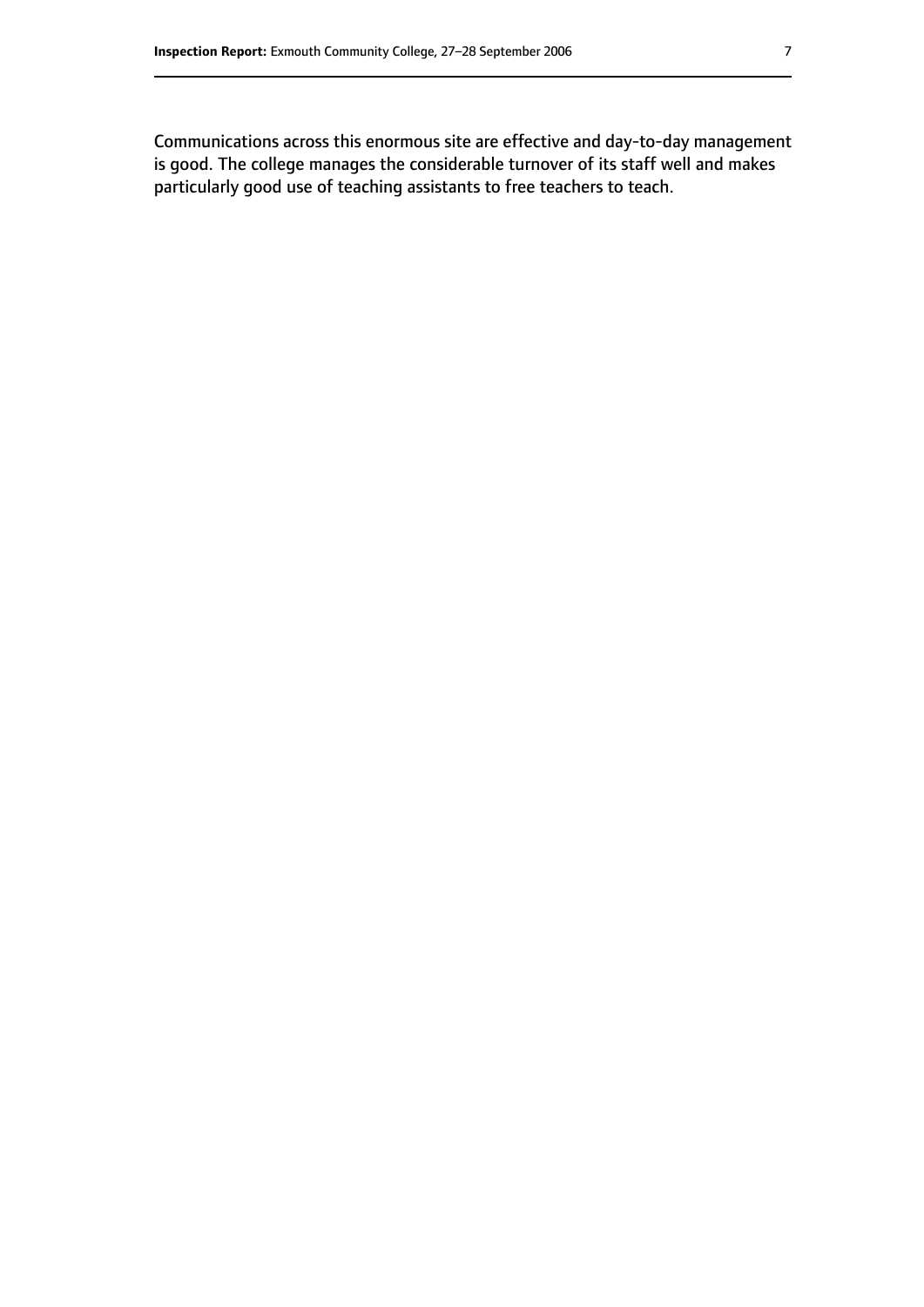**Any complaints about the inspection or the report should be made following the procedures set out inthe guidance 'Complaints about school inspection', whichis available from Ofsted's website: www.ofsted.gov.uk.**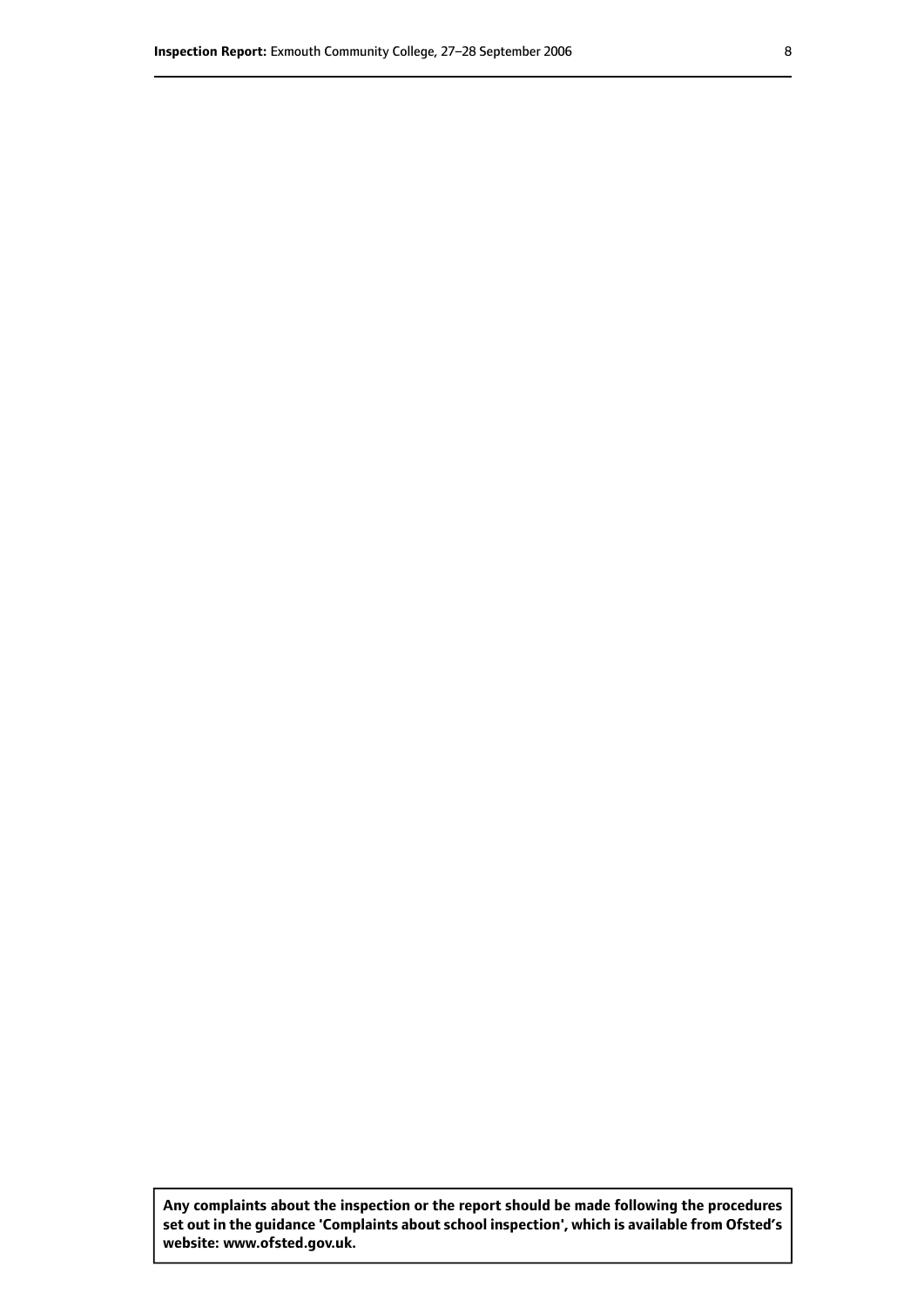# **Inspection judgements**

| Key to judgements: grade 1 is outstanding, grade 2 good, grade 3 satisfactory, $\mid$ | School         | $16-19$ |
|---------------------------------------------------------------------------------------|----------------|---------|
| and grade 4 inadeguate                                                                | <b>Overall</b> |         |

# **Overall effectiveness**

| How effective, efficient and inclusive is the provision of<br>education, integrated care and any extended services in meeting<br>the needs of learners? |     |     |
|---------------------------------------------------------------------------------------------------------------------------------------------------------|-----|-----|
| How well does the school work in partnership with others to<br>promote learners' well-being?                                                            |     |     |
| The effectiveness of the school's self-evaluation                                                                                                       |     |     |
| The capacity to make any necessary improvements                                                                                                         |     |     |
| Effective steps have been taken to promote improvement since<br>the last inspection                                                                     | Yes | Yes |

# **Achievement and standards**

| How well do learners achieve?                                                                               |  |
|-------------------------------------------------------------------------------------------------------------|--|
| The standards <sup>1</sup> reached by learners                                                              |  |
| How well learners make progress, taking account of any significant<br>variations between groups of learners |  |
| How well learners with learning difficulties and disabilities make<br>progress                              |  |

# **Personal development and well-being**

| How good is the overall personal development and<br>well-being of the learners?                                  |  |
|------------------------------------------------------------------------------------------------------------------|--|
| The extent of learners' spiritual, moral, social and cultural<br>development                                     |  |
| The behaviour of learners                                                                                        |  |
| The attendance of learners                                                                                       |  |
| How well learners enjoy their education                                                                          |  |
| The extent to which learners adopt safe practices                                                                |  |
| The extent to which learners adopt healthy lifestyles                                                            |  |
| The extent to which learners make a positive contribution to<br>the community                                    |  |
| How well learners develop workplace and other skills that will<br>contribute to their future economic well-being |  |

# **The quality of provision**

| How effective are teaching and learning in meeting the<br>full range of the learners' needs?          |  |
|-------------------------------------------------------------------------------------------------------|--|
| How well do the curriculum and other activities meet the<br>range of needs and interests of learners? |  |
| How well are learners cared for, guided and supported?                                                |  |

 $^1$  Grade 1 - Exceptionally and consistently high; Grade 2 - Generally above average with none significantly below average; Grade 3 - Broadly average to below average; Grade 4 - Exceptionally low.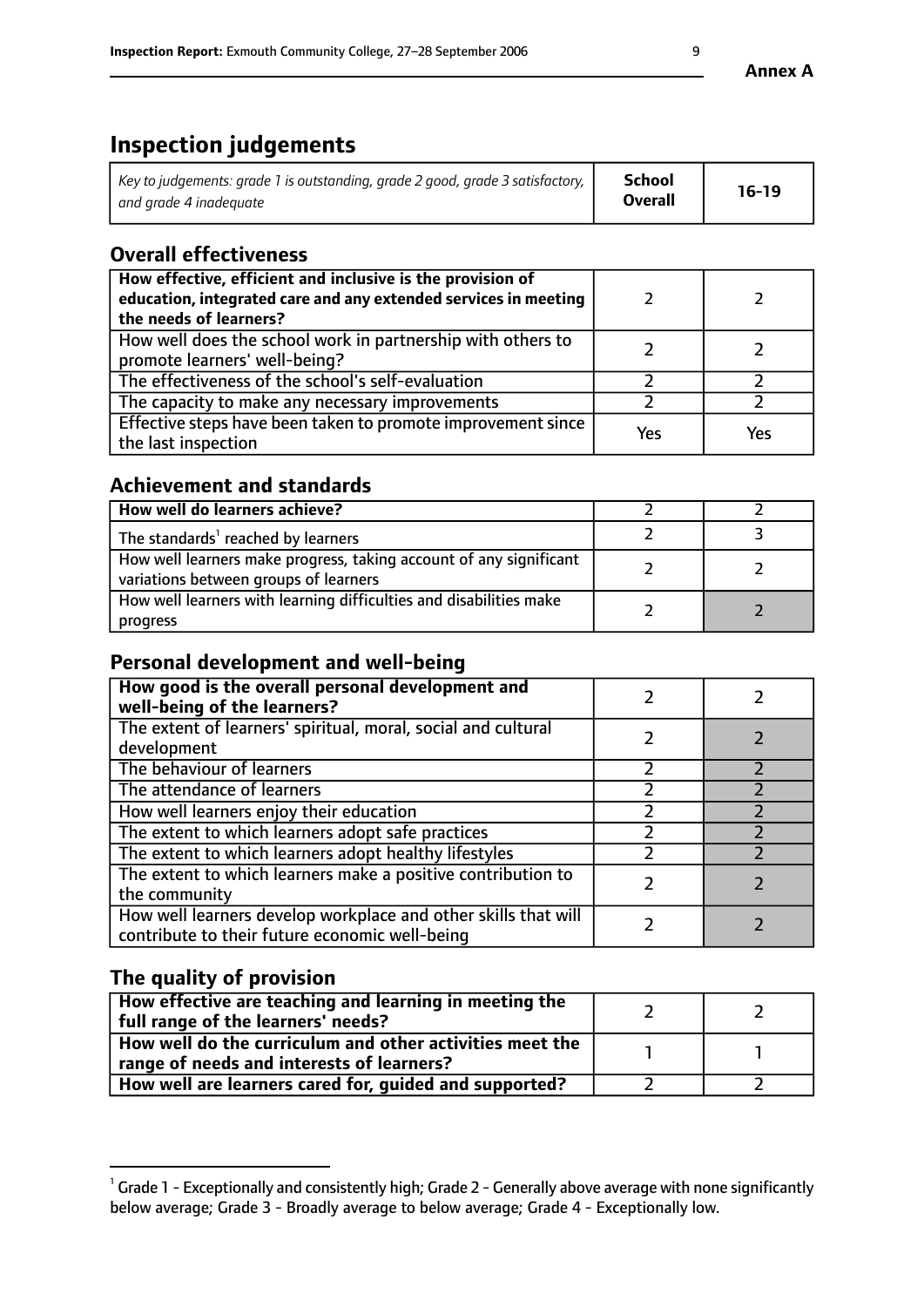# **Leadership and management**

| How effective are leadership and management in raising<br>achievement and supporting all learners?                                                 |     |            |
|----------------------------------------------------------------------------------------------------------------------------------------------------|-----|------------|
| How effectively leaders and managers at all levels set clear<br>direction leading to improvement and promote high quality of<br>care and education |     |            |
| How effectively performance is monitored, evaluated and<br>improved to meet challenging targets                                                    | 3   |            |
| How well equality of opportunity is promoted and discrimination<br>tackled so that all learners achieve as well as they can                        |     |            |
| How effectively and efficiently resources, including staff, are<br>deployed to achieve value for money                                             |     |            |
| The extent to which governors and other supervisory boards<br>discharge their responsibilities                                                     |     |            |
| Do procedures for safeguarding learners meet current<br>qovernment requirements?                                                                   | Yes | <b>Yes</b> |
| Does this school require special measures?                                                                                                         | No  |            |
| Does this school require a notice to improve?                                                                                                      | No  |            |